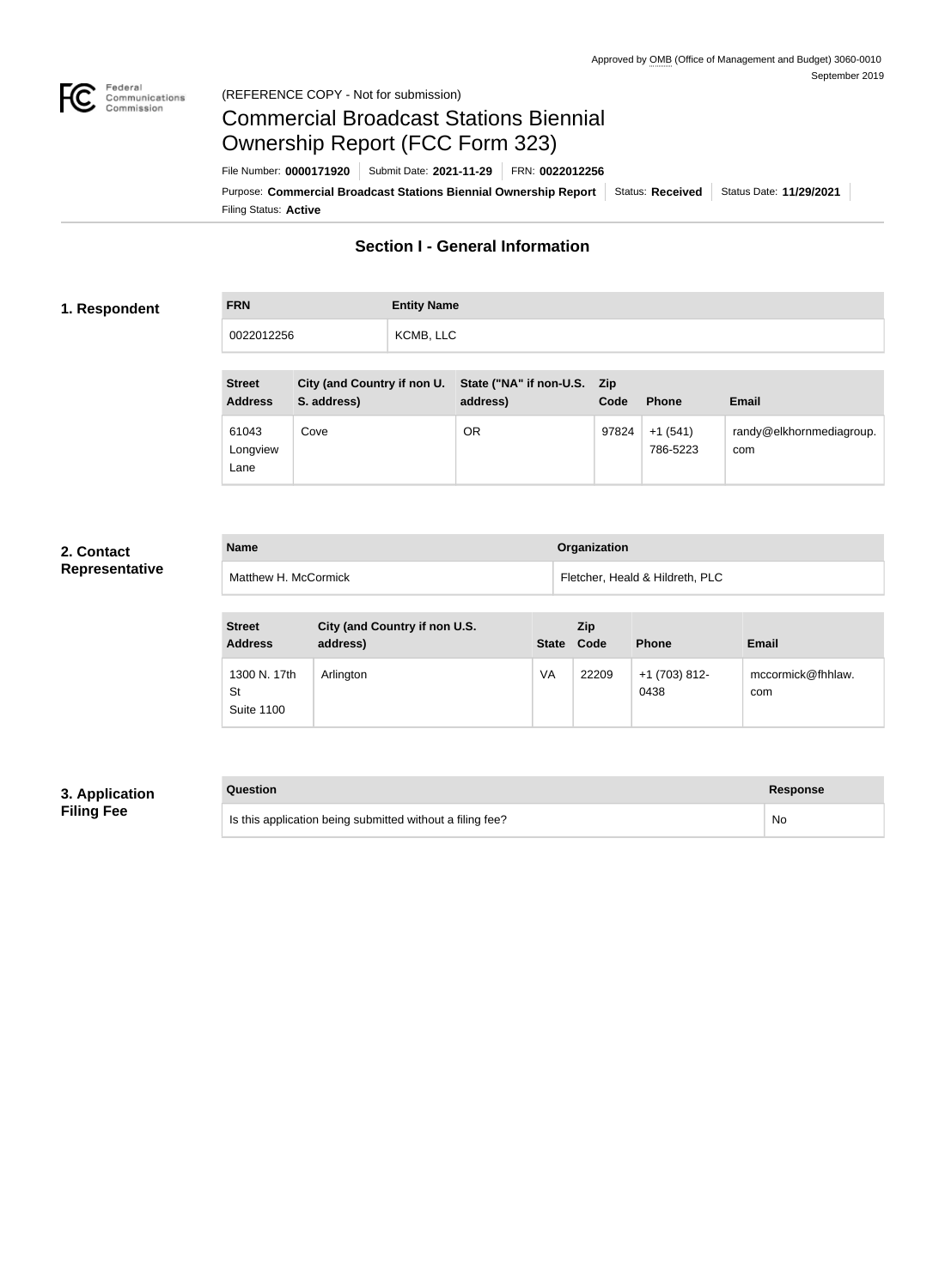| <b>Fees</b> | <b>Application Type</b> | <b>Form Number</b> | <b>Fee Code</b> | Quantity | <b>Fee Amount</b> | <b>Subtotal</b> |
|-------------|-------------------------|--------------------|-----------------|----------|-------------------|-----------------|
|             | Biennial                | Form 323           | <b>MAR</b>      |          | 85                | \$85.00         |
|             |                         |                    |                 |          | Total             | \$85.00         |

#### **4. Nature of Respondent**

| (a) Provide the following information about the Respondent: |                           |
|-------------------------------------------------------------|---------------------------|
| <b>Relationship to stations/permits</b>                     | Licensee                  |
| <b>Nature of Respondent</b>                                 | Limited liability company |

**(b) Provide the following information about this report:**

| <b>Purpose</b> | Biennial                                                                                                                                                                               |
|----------------|----------------------------------------------------------------------------------------------------------------------------------------------------------------------------------------|
| "As of" date   | 10/01/2021                                                                                                                                                                             |
|                | When filing a biennial ownership report or validating<br>and resubmitting a prior biennial ownership report, this<br>date must be Oct. 1 of the year in which this report is<br>filed. |

#### **5. Licensee(s) and Station(s)**

#### **Respondent is filing this report to cover the following Licensee(s) and station(s):**

| <b>Licensee/Permittee Name</b> |                  |              | <b>FRN</b>   |                |
|--------------------------------|------------------|--------------|--------------|----------------|
| KCMB, LLC                      |                  |              | 0022012256   |                |
| Fac. ID No.                    | <b>Call Sign</b> | <b>City</b>  | <b>State</b> | <b>Service</b> |
| 50635                          | <b>KCMB</b>      | <b>BAKER</b> | OR           | <b>FM</b>      |

# **Section II – Biennial Ownership Information**

#### **1. 47 C.F.R. Section 73.3613 and Other Documents**

Licensee Respondents that hold authorizations for one or more full power television, AM, and/or FM stations should list all contracts and other instruments set forth in 47 C.F.R. Section 73.3613(a) through (c) for the facility or facilities listed on this report. In addition, attributable Local Marketing Agreements (LMAs) and attributable Joint Sales Agreements (JSAs) must be disclosed by the licensee of the brokering station on its ownership report. If the agreement is an attributable LMA, an attributable JSA, or a network affiliation agreement, check the appropriate box. Otherwise, select "Other." Non-Licensee Respondents, as well as Licensee Respondents that only hold authorizations for Class A television and/or low power television stations, should select "Not Applicable" in response to this question.

| <b>Document Information</b>                     |                                                          |
|-------------------------------------------------|----------------------------------------------------------|
| Description of contract or instrument           | Articles of Organization                                 |
| Parties to contract or instrument               | State of Oregon                                          |
| Date of execution                               | 03/2012                                                  |
| Date of expiration                              | No expiration date                                       |
| <b>Agreement type</b><br>(check all that apply) | Other<br><b>Agreement Type: Articles of Organization</b> |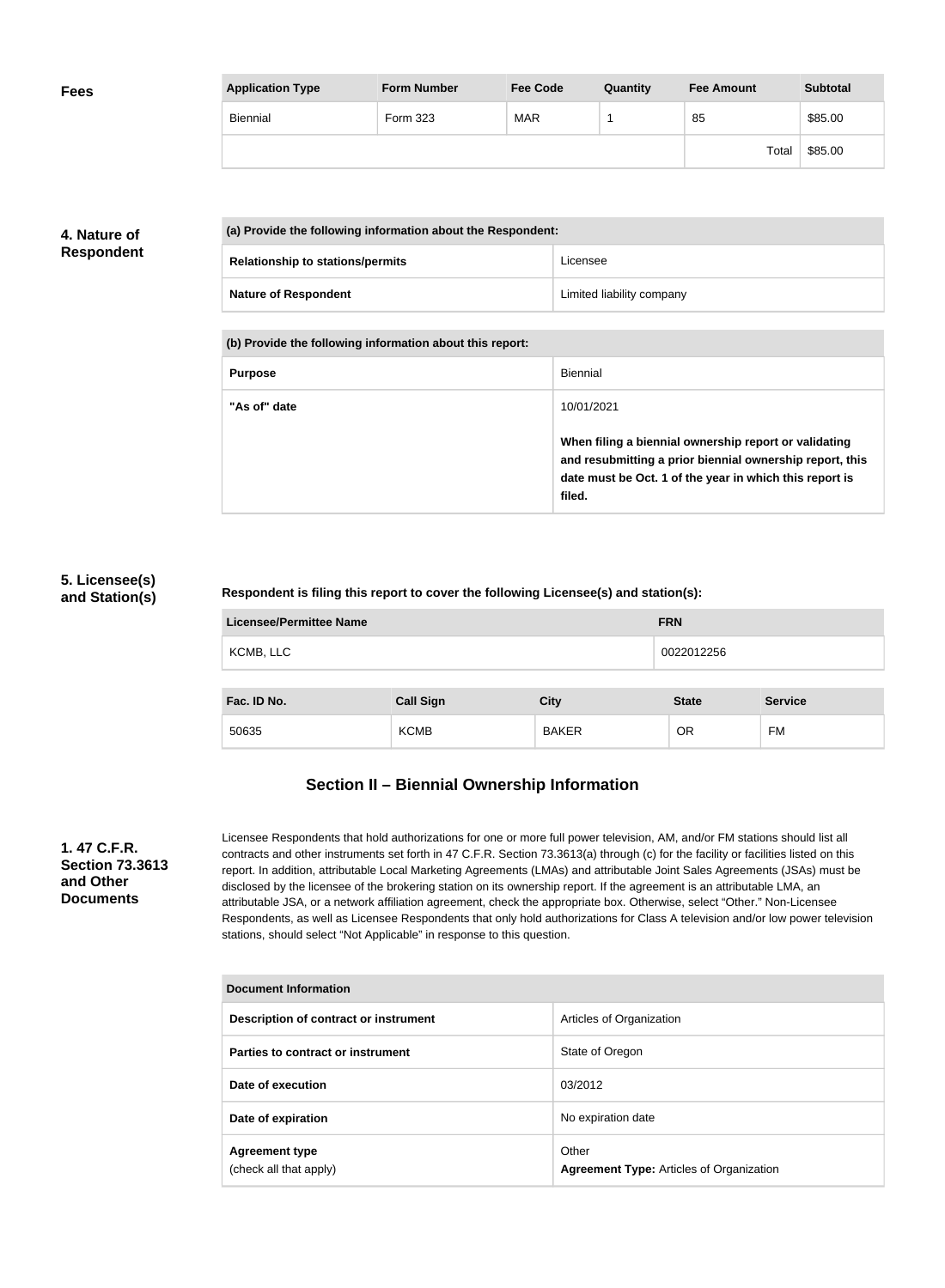**(a)** Ownership Interests. This Question requires Respondents to enter detailed information about ownership interests by generating a series of subforms. Answer each question on each subform. The first subform listing should be for the Respondent itself. If the Respondent is not a natural person, also list each of the officers, directors, stockholders, non-insulated partners, non-insulated members, and any other persons or entities with a direct attributable interest in the Respondent pursuant to the standards set forth in 47 C.F.R. Section 73.3555. (A "direct" interest is one that is not held through any intervening companies or entities.) List each interest holder with a direct attributable interest in the Respondent separately.

Leave the percentage of total assets (Equity Debt Plus) field blank for an interest holder unless that interest holder has an attributable interest in the Respondent solely on the basis of the Commission's Equity Debt Plus attribution standard, 47 C.F.R. Section 73.3555, Note 2(i).

In the case of vertical or indirect ownership structures, list only those interests in the Respondent that also represent an attributable interest in the Licensee(s) for which the report is being submitted.

Entities that are part of an organizational structure that includes holding companies or other forms of indirect ownership must file separate ownership reports. In such a structure do not report, or file a separate report for, any interest holder that does not have an attributable interest in the Licensee(s) for which the report is being submitted.

Please see the Instructions for further detail concerning interests that must be reported in response to this question.

The Respondent must provide an FCC Registration Number for each interest holder reported in response to this question. Please see the Instructions for detailed information and guidance concerning this requirement.

| <b>FRN</b>                                              | 0022012256                                                                           |                      |                            |
|---------------------------------------------------------|--------------------------------------------------------------------------------------|----------------------|----------------------------|
| <b>Entity Name</b>                                      | KCMB, LLC                                                                            |                      |                            |
| <b>Address</b>                                          | PO Box                                                                               |                      |                            |
|                                                         | Street 1                                                                             | 61043 Longview Lane  |                            |
|                                                         | <b>Street 2</b>                                                                      |                      |                            |
|                                                         | <b>City</b>                                                                          | Cove                 |                            |
|                                                         | State ("NA" if non-U.S.<br>address)                                                  | <b>OR</b>            |                            |
|                                                         | <b>Zip/Postal Code</b>                                                               | 97824                |                            |
|                                                         | Country (if non-U.S.<br>address)                                                     | <b>United States</b> |                            |
| <b>Listing Type</b>                                     | Respondent                                                                           |                      |                            |
| <b>Positional Interests</b><br>(check all that apply)   | Respondent                                                                           |                      |                            |
| <b>Tribal Nation or Tribal</b><br><b>Entity</b>         | Interest holder is not a Tribal nation or Tribal entity                              |                      |                            |
| <b>Interest Percentages</b><br>(enter percentage values | <b>Voting</b>                                                                        | 0.0%                 | <b>Jointly Held?</b><br>No |
| from 0.0 to 100.0)                                      | <b>Equity</b>                                                                        | 0.0%                 |                            |
|                                                         | <b>Total assets (Equity Debt</b><br>Plus)                                            | 0.0%                 |                            |
| that do not appear on this report?                      | Does interest holder have an attributable interest in one or more broadcast stations |                      | No                         |

**Ownership Information**

|  | <b>Ownership Information</b> |
|--|------------------------------|
|--|------------------------------|

| <b>FRN</b>     | 0019286590   |  |
|----------------|--------------|--|
| <b>Name</b>    | Randy McKone |  |
| <b>Address</b> | PO Box       |  |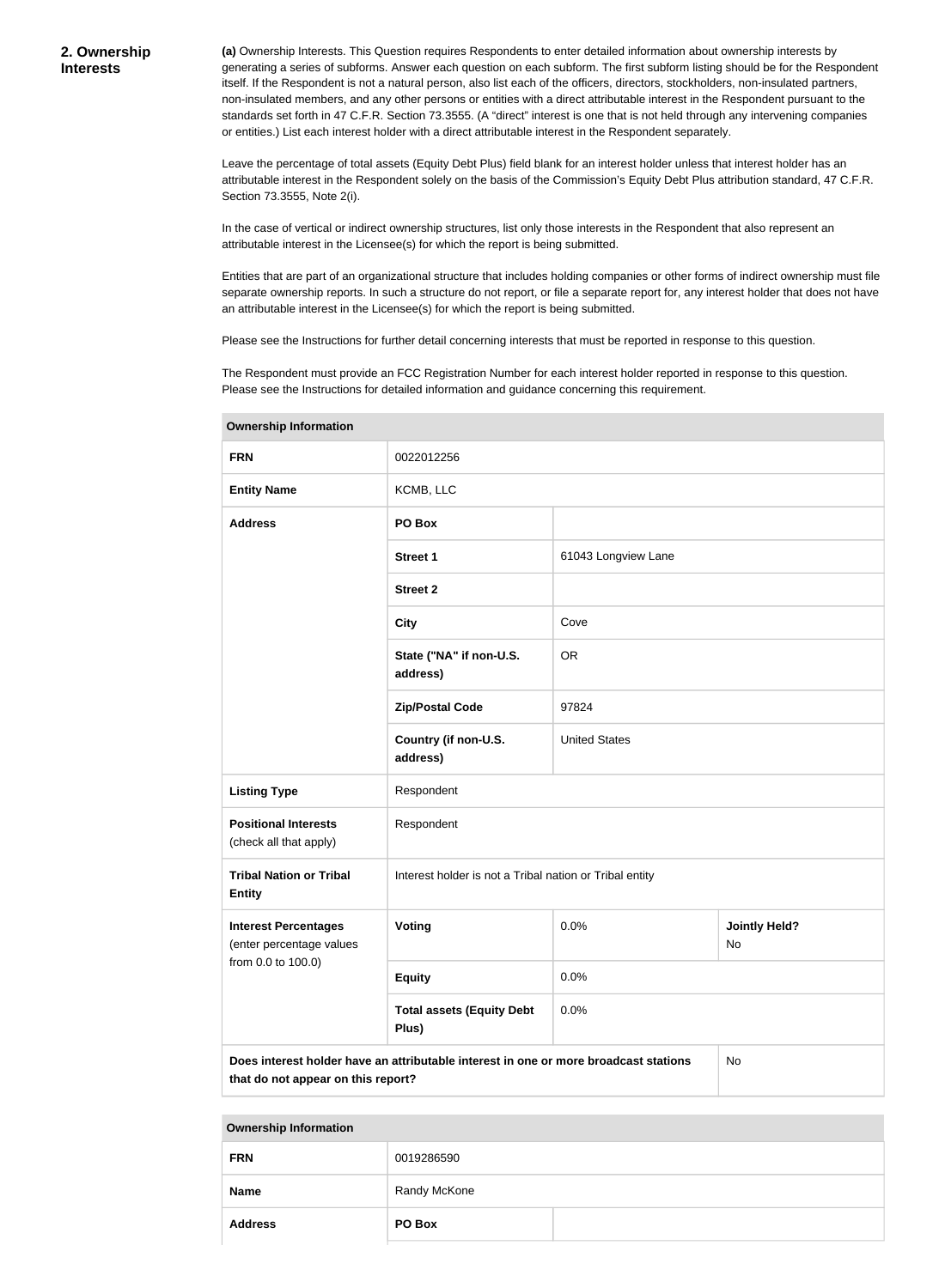|                                                                               | <b>Street 1</b>                                                                      | 61043 Longview Lane    |                            |
|-------------------------------------------------------------------------------|--------------------------------------------------------------------------------------|------------------------|----------------------------|
|                                                                               | <b>Street 2</b>                                                                      |                        |                            |
|                                                                               | <b>City</b>                                                                          | Cove                   |                            |
|                                                                               | State ("NA" if non-U.S.<br>address)                                                  | <b>OR</b>              |                            |
|                                                                               | <b>Zip/Postal Code</b>                                                               | 97824                  |                            |
|                                                                               | Country (if non-U.S.<br>address)                                                     | <b>United States</b>   |                            |
| <b>Listing Type</b>                                                           | <b>Other Interest Holder</b>                                                         |                        |                            |
| <b>Positional Interests</b><br>(check all that apply)                         | LC/LLC/PLLC Member                                                                   |                        |                            |
| Citizenship, Gender,                                                          | <b>Citizenship</b>                                                                   | <b>US</b>              |                            |
| <b>Ethnicity, and Race</b><br><b>Information (Natural</b>                     | Gender                                                                               | Male                   |                            |
| Persons Only)                                                                 | <b>Ethnicity</b>                                                                     | Not Hispanic or Latino |                            |
|                                                                               | Race                                                                                 | White                  |                            |
| <b>Interest Percentages</b><br>(enter percentage values<br>from 0.0 to 100.0) | Voting                                                                               | 54.0%                  | <b>Jointly Held?</b><br>No |
|                                                                               | <b>Equity</b>                                                                        | 54.0%                  |                            |
|                                                                               | <b>Total assets (Equity Debt</b><br>Plus)                                            |                        |                            |
| that do not appear on this report?                                            | Does interest holder have an attributable interest in one or more broadcast stations |                        | Yes                        |

| Ownership information                                     |                                     |                        |  |
|-----------------------------------------------------------|-------------------------------------|------------------------|--|
| <b>FRN</b>                                                | 0020592796                          |                        |  |
| <b>Name</b>                                               | Debra McKone                        |                        |  |
| <b>Address</b>                                            | PO Box                              |                        |  |
|                                                           | <b>Street 1</b>                     | 61043 Longview Lane    |  |
|                                                           | <b>Street 2</b>                     |                        |  |
|                                                           | <b>City</b>                         | Cove                   |  |
|                                                           | State ("NA" if non-U.S.<br>address) | <b>OR</b>              |  |
|                                                           | <b>Zip/Postal Code</b>              | 97824                  |  |
|                                                           | Country (if non-U.S.<br>address)    | <b>United States</b>   |  |
| <b>Listing Type</b>                                       | Other Interest Holder               |                        |  |
| <b>Positional Interests</b><br>(check all that apply)     | LC/LLC/PLLC Member                  |                        |  |
| Citizenship, Gender,                                      | <b>Citizenship</b>                  | <b>US</b>              |  |
| <b>Ethnicity, and Race</b><br><b>Information (Natural</b> | Gender                              | Female                 |  |
| <b>Persons Only)</b>                                      | <b>Ethnicity</b>                    | Not Hispanic or Latino |  |

### **Ownership Information**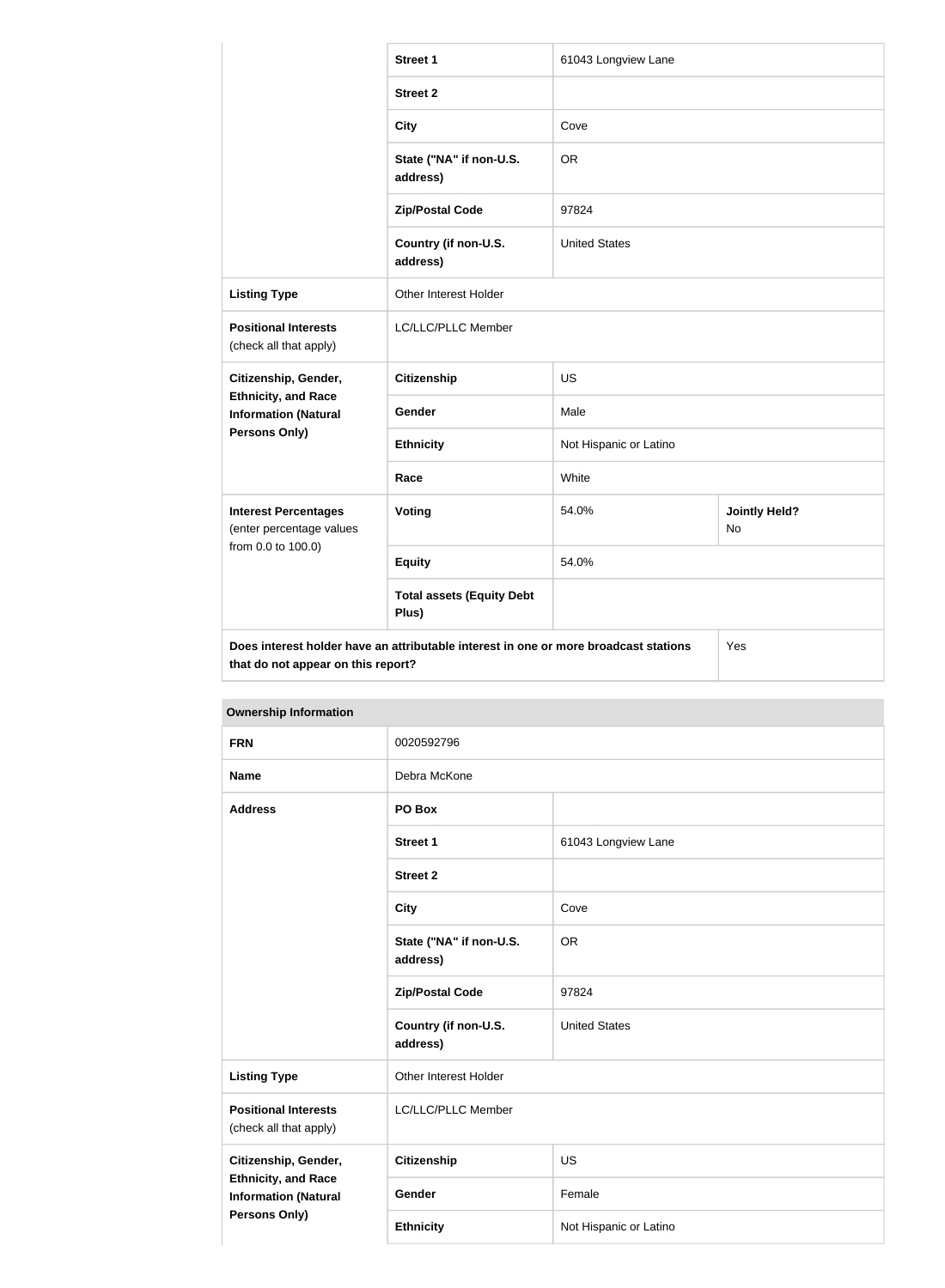|                                                                                                                            | Race                                      | White |                             |
|----------------------------------------------------------------------------------------------------------------------------|-------------------------------------------|-------|-----------------------------|
| <b>Interest Percentages</b><br>(enter percentage values<br>from 0.0 to 100.0)                                              | Voting                                    | 18.5% | <b>Jointly Held?</b><br>No. |
|                                                                                                                            | <b>Equity</b>                             | 18.5% |                             |
|                                                                                                                            | <b>Total assets (Equity Debt</b><br>Plus) |       |                             |
| Does interest holder have an attributable interest in one or more broadcast stations<br>that do not appear on this report? |                                           | Yes   |                             |

| <b>Ownership Information</b>                              |                                                                                                                                   |                           |                            |
|-----------------------------------------------------------|-----------------------------------------------------------------------------------------------------------------------------------|---------------------------|----------------------------|
| <b>FRN</b>                                                | 0022013023                                                                                                                        |                           |                            |
| <b>Name</b>                                               | Joseph Costello                                                                                                                   |                           |                            |
| <b>Address</b>                                            | PO Box                                                                                                                            |                           |                            |
|                                                           | <b>Street 1</b>                                                                                                                   | 30723 SW Kensington Drive |                            |
|                                                           | <b>Street 2</b>                                                                                                                   |                           |                            |
|                                                           | <b>City</b>                                                                                                                       | Wilsonville               |                            |
|                                                           | State ("NA" if non-U.S.<br>address)                                                                                               | <b>OR</b>                 |                            |
|                                                           | <b>Zip/Postal Code</b>                                                                                                            | 97070                     |                            |
|                                                           | Country (if non-U.S.<br>address)                                                                                                  | <b>United States</b>      |                            |
| <b>Listing Type</b>                                       | Other Interest Holder                                                                                                             |                           |                            |
| <b>Positional Interests</b><br>(check all that apply)     | LC/LLC/PLLC Member                                                                                                                |                           |                            |
| Citizenship, Gender,                                      | <b>Citizenship</b>                                                                                                                | <b>US</b>                 |                            |
| <b>Ethnicity, and Race</b><br><b>Information (Natural</b> | Gender                                                                                                                            | Male                      |                            |
| Persons Only)                                             | <b>Ethnicity</b>                                                                                                                  | Not Hispanic or Latino    |                            |
|                                                           | Race                                                                                                                              | White                     |                            |
| <b>Interest Percentages</b><br>(enter percentage values   | <b>Voting</b>                                                                                                                     | 15.0%                     | <b>Jointly Held?</b><br>No |
| from 0.0 to 100.0)                                        | <b>Equity</b>                                                                                                                     | 15.0%                     |                            |
|                                                           | <b>Total assets (Equity Debt</b><br>Plus)                                                                                         |                           |                            |
|                                                           | Does interest holder have an attributable interest in one or more broadcast stations<br>Yes<br>that do not appear on this report? |                           |                            |

#### **Ownership Information**

| <b>FRN</b>     | 0022013031      |                 |
|----------------|-----------------|-----------------|
| <b>Name</b>    | Victoria Gandy  |                 |
| <b>Address</b> | PO Box          |                 |
|                | <b>Street 1</b> | 500 20th Street |
|                |                 |                 |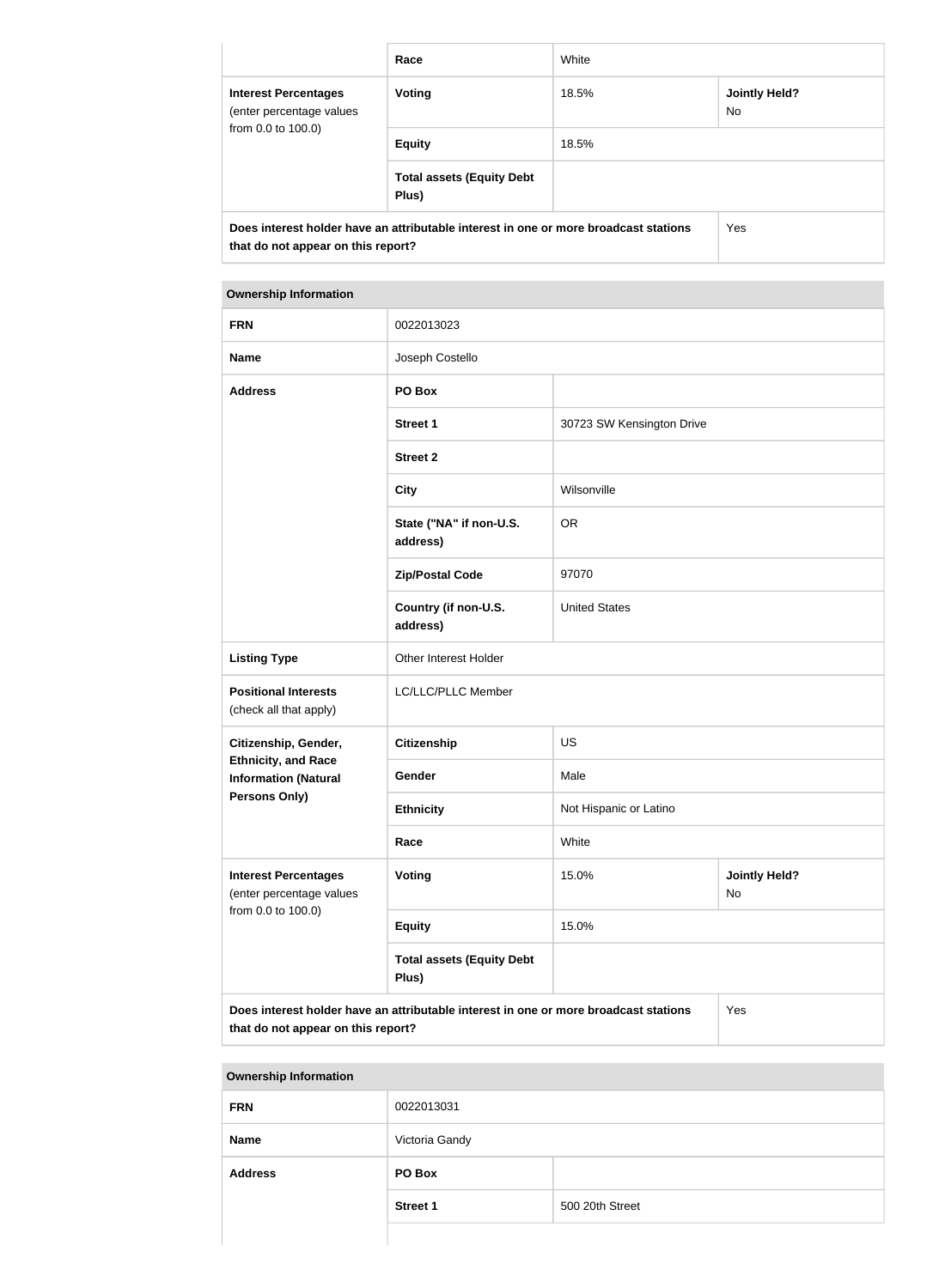|                                                                                                                            | <b>Street 2</b>                                                                     |                        |                            |
|----------------------------------------------------------------------------------------------------------------------------|-------------------------------------------------------------------------------------|------------------------|----------------------------|
|                                                                                                                            | <b>City</b>                                                                         | La Grande              |                            |
|                                                                                                                            | State ("NA" if non-U.S.<br>address)                                                 | <b>OR</b>              |                            |
|                                                                                                                            | <b>Zip/Postal Code</b>                                                              | 97850                  |                            |
|                                                                                                                            | Country (if non-U.S.<br>address)                                                    | <b>United States</b>   |                            |
| <b>Listing Type</b>                                                                                                        | Other Interest Holder                                                               |                        |                            |
| <b>Positional Interests</b><br>(check all that apply)                                                                      | LC/LLC/PLLC Member                                                                  |                        |                            |
| Citizenship, Gender,                                                                                                       | <b>Citizenship</b>                                                                  | US                     |                            |
| <b>Ethnicity, and Race</b><br><b>Information (Natural</b>                                                                  | <b>Gender</b>                                                                       | Female                 |                            |
| Persons Only)                                                                                                              | <b>Ethnicity</b>                                                                    | Not Hispanic or Latino |                            |
|                                                                                                                            | Race                                                                                | White                  |                            |
| <b>Interest Percentages</b><br>(enter percentage values                                                                    | Voting                                                                              | 12.5%                  | <b>Jointly Held?</b><br>No |
| from 0.0 to 100.0)                                                                                                         | <b>Equity</b>                                                                       | 12.5%                  |                            |
|                                                                                                                            | <b>Total assets (Equity Debt</b><br>Plus)                                           |                        |                            |
| Does interest holder have an attributable interest in one or more broadcast stations<br>that do not appear on this report? |                                                                                     |                        | Yes                        |
|                                                                                                                            |                                                                                     |                        |                            |
| interests, not reported in this filing are non-attributable.<br>If "No," submit as an exhibit an explanation.              | (b) Respondent certifies that any interests, including equity, financial, or voting |                        | Yes                        |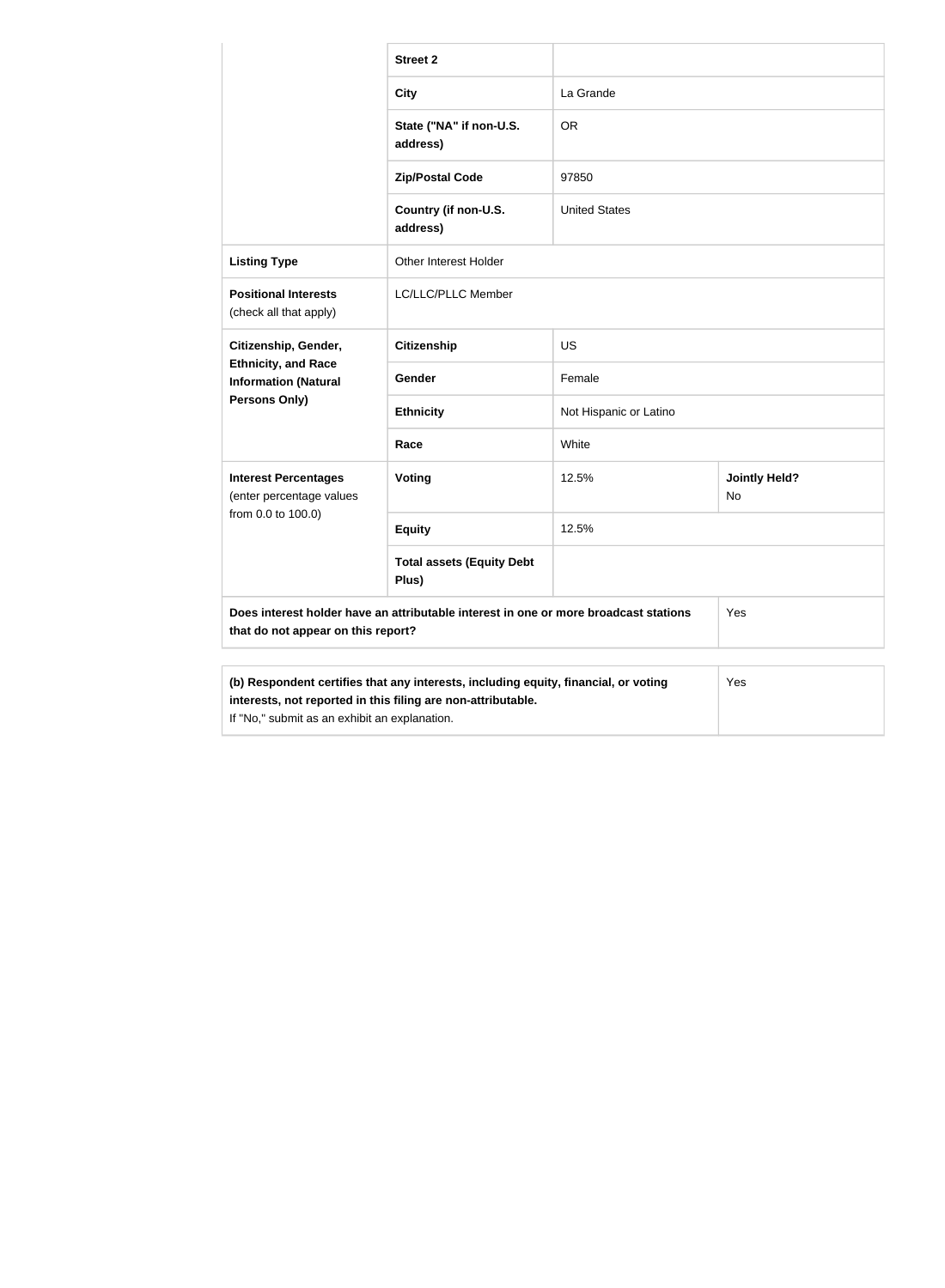

**(d) Are any of the individuals listed as an attributable interest holder in the Respondent married to each other or related to each other as parentchild or as siblings?** Yes

If "Yes," provide the following information for each such the relationship.

| <b>Family Relationships</b> |                |             |              |
|-----------------------------|----------------|-------------|--------------|
| <b>FRN</b>                  | 0019286590     | <b>Name</b> | Randy McKone |
| <b>FRN</b>                  | 0020592796     | <b>Name</b> | Debra McKone |
| Relationship                | <b>Spouses</b> |             |              |

| <b>Family Relationshins</b> |  |
|-----------------------------|--|

| (e) Is Respondent seeking an attribution exemption for any officer or director with<br>duties wholly unrelated to the Licensee(s)? | No |
|------------------------------------------------------------------------------------------------------------------------------------|----|
| If "Yes," complete the information in the required fields and submit an Exhibit fully describing                                   |    |
| that individual's duties and responsibilities, and explaining why that individual should not be                                    |    |
| attributed an interest.                                                                                                            |    |

Attach a flowchart or similar document showing the Licensee's vertical ownership structure including the Licensee and all entities that have attributable interests in the Licensee. Licensees with a single parent entity may provide a brief explanatory textual Exhibit in lieu of a flowchart or similar document. Licensees without parent entities should so indicate in a textual Exhibit.

**Non-Licensee Respondents should select "N/A" in response to this question.**